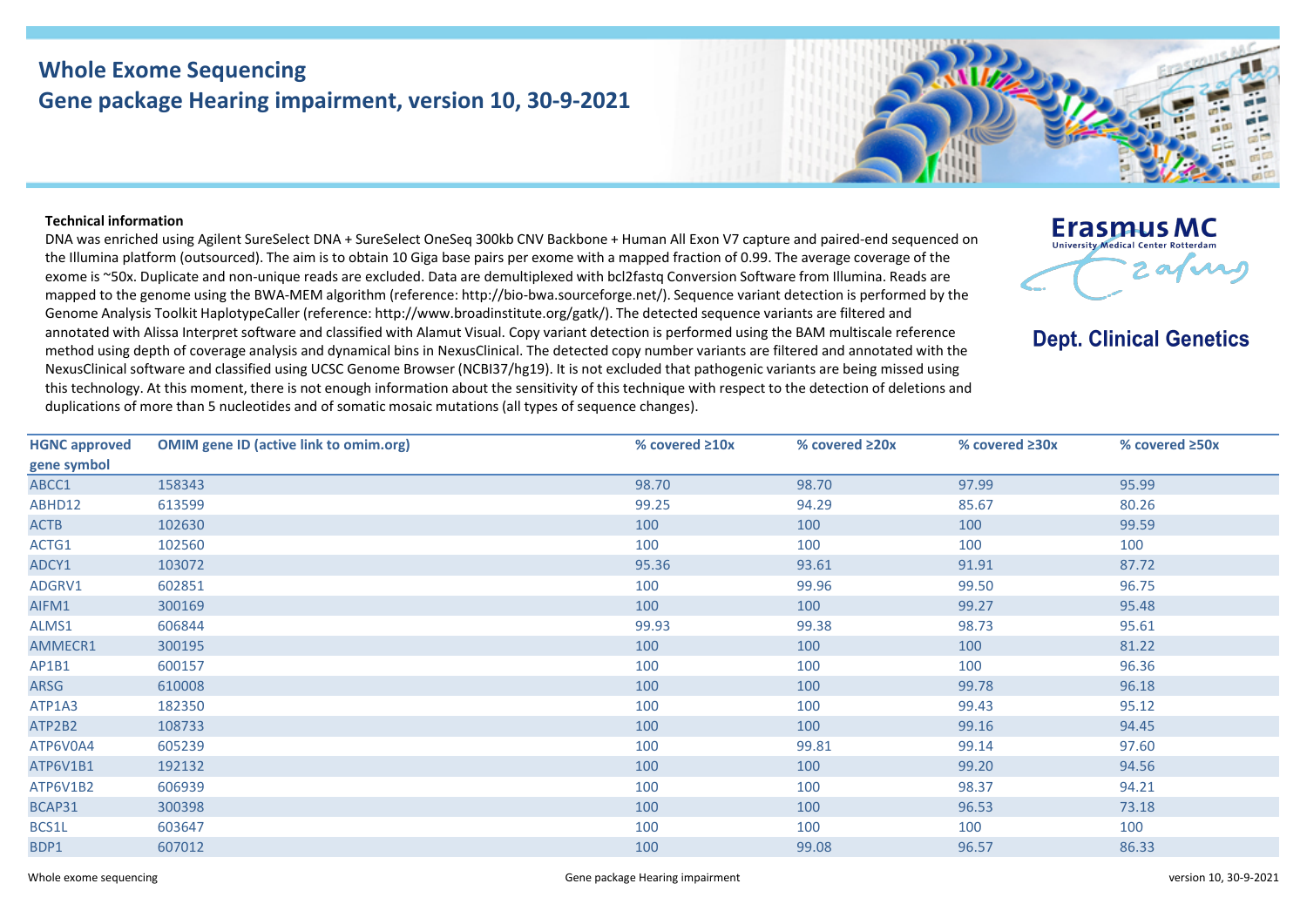| <b>HGNC approved</b> | <b>OMIM gene ID (active link to omim.org)</b> | % covered ≥10x | % covered ≥20x | % covered ≥30x | % covered ≥50x |
|----------------------|-----------------------------------------------|----------------|----------------|----------------|----------------|
| gene symbol          |                                               |                |                |                |                |
| <b>BSND</b>          | 606412                                        | 100            | 100            | 100            | 99.81          |
| CABP2                | 607314                                        | 100            | 99.94          | 92.91          | 73.78          |
| CACNA1D              | 114206                                        | 100            | 100            | 100            | 99.05          |
| CCDC50               | 611051                                        | 100            | 100            | 100            | 99.05          |
| CD151                | 602243                                        | 100            | 100            | 100            | 90.77          |
| CD164                | 603356                                        | 100            | 100            | 100            | 96.98          |
| CDC14A               | 603504                                        | 100            | 100            | 100            | 96.17          |
| CDH <sub>23</sub>    | 605516                                        | 100            | 100            | 100            | 87.81          |
| CEACAM16             | 614591                                        | 100            | 100            | 100            | 92.65          |
| <b>CEP250</b>        | 609689                                        | 100            | 99.96          | 99.06          | 91.44          |
| CEP78                | 617110                                        | 100            | 100            | 99.38          | 93.56          |
| CHD7                 | 608892                                        | 100            | 100            | 99.90          | 98.10          |
| CHSY1                | 608183                                        | 94.93          | 93.76          | 92.94          | 89.92          |
| CIB <sub>2</sub>     | 605564                                        | 100            | 100            | 100            | 97.58          |
| CISD <sub>2</sub>    | 611507                                        | 87.96          | 76.99          | 76.99          | 76.99          |
| CLDN14               | 605608                                        | 100            | 100            | 100            | 100            |
| CLDN9                | 615799                                        | 100            | 100            | 98.66          | 90.98          |
| CLIC5                | 607293                                        | 100            | 100            | 100            | 100            |
| <b>CLPP</b>          | 601119                                        | 100            | 93.59          | 83.02          | 59.41          |
| CLRN1                | 606397                                        | 100            | 100            | 100            | 100            |
| CLRN2                | 618988                                        | 100            | 100            | 96.69          | 87.57          |
| COA8                 | 616003                                        | 100            | 100            | 100            | 100            |
| <b>COCH</b>          | 603196                                        | 100            | 100            | 99.20          | 91.69          |
| <b>COL11A1</b>       | 120280                                        | 100            | 99.17          | 97.37          | 87.82          |
| <b>COL11A2</b>       | 120290                                        | 100            | 100            | 98.35          | 87.06          |
| COL2A1               | 120140                                        | 100            | 100            | 99.72          | 94.32          |
| COL4A3               | 120070                                        | 99.86          | 98.23          | 98.07          | 94.58          |
| COL4A4               | 120131                                        | 100            | 98.93          | 95.97          | 82.18          |
| COL4A5               | 303630                                        | 100            | 98.12          | 96.15          | 87.09          |
| COL4A6               | 303631                                        | 100            | 98.74          | 95.50          | 76.87          |
| COL9A1               | 120210                                        | 100            | 100            | 97.67          | 84.62          |
| COL9A2               | 120260                                        | 100            | 96.12          | 88.64          | 64.54          |
| <b>CRYM</b>          | 123740                                        | 100            | 100            | 97.10          | 79.08          |
| DCAF17               | 612515                                        | 100            | 100            | 99.57          | 92.53          |
| DCDC2                | 605755                                        | 100            | 99.91          | 97.33          | 88.24          |
| <b>DIABLO</b>        | 605219                                        | 100            | 100            | 100            | 100            |
| DIAPH1               | 602121                                        | 100            | 98.99          | 95.18          | 87.42          |
| DIAPH <sub>3</sub>   | 614567                                        | 99.84          | 96.33          | 93.04          | 86.63          |
| DMXL2                | 612186                                        | 100            | 99.94          | 99.41          | 96.67          |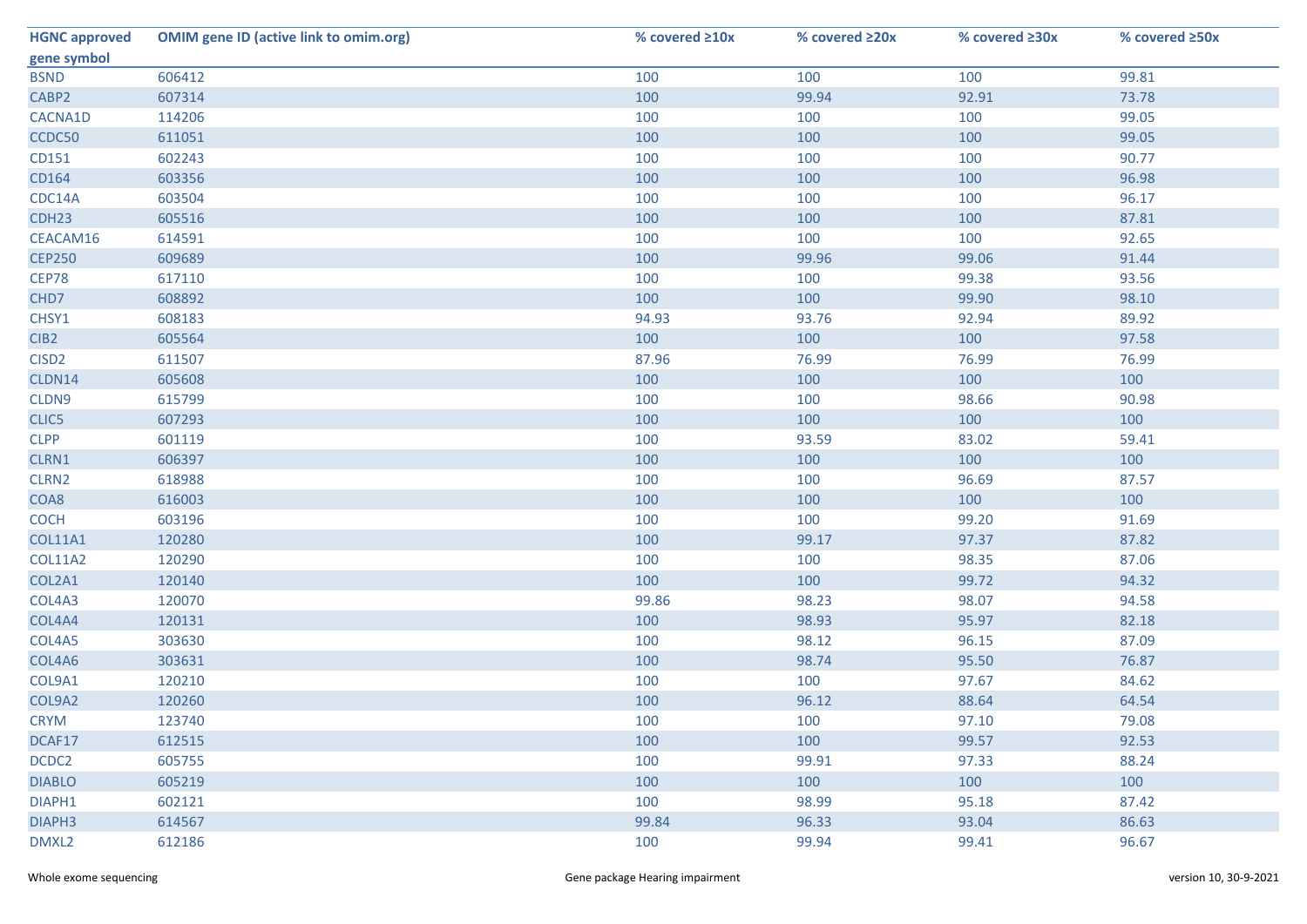| <b>HGNC approved</b> | <b>OMIM gene ID (active link to omim.org)</b> | % covered ≥10x | % covered ≥20x | % covered ≥30x | % covered ≥50x |
|----------------------|-----------------------------------------------|----------------|----------------|----------------|----------------|
| gene symbol          |                                               |                |                |                |                |
| <b>DSPP</b>          | 125485                                        | 61.22          | 55.13          | 53.15          | 49.57          |
| EDN3                 | 131242                                        | 100            | 100            | 93.30          | 83.05          |
| <b>EDNRB</b>         | 131244                                        | 100            | 99.80          | 98.80          | 95.27          |
| ELMOD3               | 615427                                        | 100            | 100            | 100            | 100            |
| ELOVL1               | 611813                                        | 100            | 100            | 100            | 99.08          |
| EPS8                 | 600206                                        | 100            | 99.51          | 98.71          | 94.42          |
| EPS8L2               | 614988                                        | 100            | 96.80          | 87.49          | 73.03          |
| ERAL1                | 607435                                        | 100            | 100            | 100            | 100            |
| <b>ESPN</b>          | 606351                                        | 98.16          | 93.64          | 84.98          | 64.94          |
| ESRP1                | 612959                                        | 100            | 100            | 100            | 97.31          |
| <b>ESRRB</b>         | 602167                                        | 100            | 100            | 100            | 98.19          |
| EXOSC2               | 602238                                        | 100            | 100            | 100            | 99.06          |
| EYA1                 | 601653                                        | 97.62          | 97.62          | 97.62          | 94.11          |
| EYA4                 | 603550                                        | 100            | 100            | 100            | 99.89          |
| <b>FDXR</b>          | 103270                                        | 100            | 100            | 96.77          | 93.95          |
| FGF3                 | 164950                                        | 100            | 98.33          | 94.98          | 83.59          |
| FITM2                | 612029                                        | 100            | 100            | 100            | 98.00          |
| FOXF <sub>2</sub>    | 603250                                        | 89.32          | 87.32          | 85.50          | 82.07          |
| FOXI1                | 601093                                        | 100            | 100            | 100            | 96.18          |
| GAB1                 | 604439                                        | 100            | 100            | 100            | 97.09          |
| GATA3                | 131320                                        | 100            | 100            | 100            | 94.41          |
| GIPC3                | 608792                                        | 100            | 99.15          | 95.88          | 88.87          |
| GJB2                 | 121011                                        | 100            | 100            | 100            | 100            |
| GJB3                 | 603324                                        | 100            | 100            | 100            | 100            |
| GJB6                 | 604418                                        | 100            | 100            | 100            | 100            |
| GLA                  | 300644                                        | 100            | 100            | 100            | 97.62          |
| GPRASP2              | 300969                                        | 100            | 100            | 99.98          | 98.30          |
| GPSM2                | 609245                                        | 100            | 100            | 100            | 99.31          |
| <b>GRAP</b>          | 604330                                        | 67.91          | 67.91          | 67.91          | 63.91          |
| GREB1L               | 617782                                        | 100            | 100            | 100            | 98.90          |
| GRHL2                | 608576                                        | 100            | 100            | 100            | 97.04          |
| GRXCR1               | 613283                                        | 100            | 100            | 100            | 100            |
| GRXCR2               | 615762                                        | 100            | 100            | 100            | 98.69          |
| <b>GSDME</b>         | 608798                                        | 100            | 100            | 98.83          | 93.76          |
| HARS1                | 142810                                        | 100            | 100            | 98.41          | 93.84          |
| HARS <sub>2</sub>    | 600783                                        | 100            | 100            | 100            | 100            |
| <b>HGF</b>           | 142409                                        | 100            | 100            | 100            | 96.58          |
| HOMER2               | 604799                                        | 97.99          | 97.99          | 97.99          | 97.99          |
| <b>HSD17B4</b>       | 601860                                        | 99.17          | 96.87          | 96.05          | 90.21          |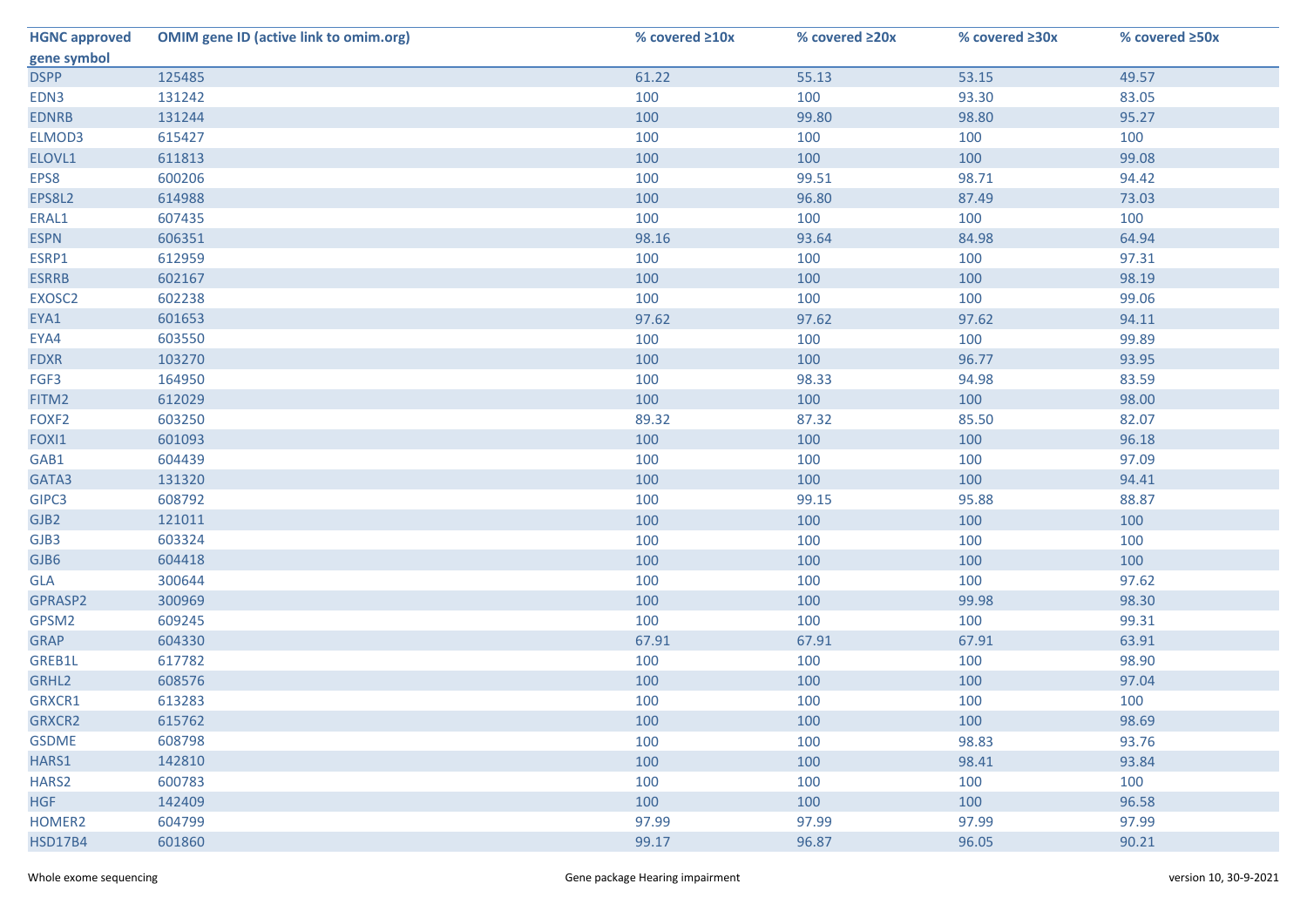| <b>HGNC approved</b> | <b>OMIM gene ID (active link to omim.org)</b> | % covered ≥10x   | % covered ≥20x | % covered ≥30x | % covered ≥50x |
|----------------------|-----------------------------------------------|------------------|----------------|----------------|----------------|
| gene symbol          |                                               |                  |                |                |                |
| IFNLR1               | 607404                                        | 100              | 100            | 98.18          | 79.64          |
| ILDR1                | 609739                                        | 100              | 100            | 100            | 98.16          |
| KARS1                | 601421                                        | 100              | 100            | 100            | 99.40          |
| KCNE1                | 176261                                        | 100              | 100            | 100            | 100            |
| KCNJ10               | 602208                                        | 100              | 100            | 100            | 100            |
| KCNQ1                | 607542                                        | 96.34            | 93.36          | 91.87          | 85.84          |
| KCNQ4                | 603537                                        | 96.83            | 95.22          | 94.08          | 90.82          |
| <b>KITLG</b>         | 184745                                        | 100              | 100            | 100            | 100            |
| LARS <sub>2</sub>    | 604544                                        | 100              | 100            | 100            | 99.37          |
| LHFPL5               | 609427                                        | 100              | 100            | 100            | 100            |
| LMX1A                | 600298                                        | 100              | 100            | 97.47          | 88.86          |
| LOXHD1               | 613072                                        | 100              | 100            | 100            | 99.49          |
| LOXL3                | 607163                                        | 100              | 100            | 99.70          | 97.48          |
| <b>LRTOMT</b>        | 612414                                        | 100              | 100            | 98.20          | 80.94          |
| MARVELD2             | 610572                                        | 100              | 96.04          | 92.00          | 88.18          |
| MCM <sub>2</sub>     | 116945                                        | 100              | 100            | 100            | 98.28          |
| <b>MET</b>           | 164860                                        | 100              | 100            | 99.58          | 97.79          |
| <b>MGP</b>           | 154870                                        | 100              | 91.94          | 89.05          | 89.05          |
| <b>MIR96</b>         | 611606                                        | No coverage data |                |                |                |
| <b>MITF</b>          | 156845                                        | 100              | 100            | 100            | 100            |
| MPZL <sub>2</sub>    | 604873                                        | 100              | 100            | 100            | 100            |
| MSRB3                | 613719                                        | 100              | 94.61          | 83.19          | 76.80          |
| <b>MYH14</b>         | 608568                                        | 100              | 99.54          | 97.55          | 85.84          |
| MYH9                 | 160775                                        | 100              | 98.68          | 93.13          | 77.91          |
| <b>MYO15A</b>        | 602666                                        | 99.86            | 98.75          | 96.92          | 89.60          |
| MYO3A                | 606808                                        | 100              | 100            | 100            | 100            |
| MYO6                 | 600970                                        | 99.76            | 97.84          | 97.41          | 90.99          |
| MYO7A                | 276903                                        | 100              | 100            | 98.55          | 95.50          |
| NARS2                | 612803                                        | 99.46            | 93.76          | 93.76          | 92.04          |
| NCOA3                | 601937                                        | 100              | 100            | 100            | 98.97          |
| <b>NDP</b>           | 300658                                        | 100              | 100            | 100            | 100            |
| NLRP3                | 606416                                        | 100              | 100            | 100            | 99.67          |
| <b>NOG</b>           | 602991                                        | 100              | 100            | 100            | 98.11          |
| OPA1                 | 605290                                        | 100              | 99.75          | 97.50          | 90.10          |
| OSBPL2               | 606731                                        | 100              | 100            | 99.76          | 93.94          |
| <b>OTOA</b>          | 607038                                        | 83.76            | 79.68          | 77.23          | 73.84          |
| <b>OTOF</b>          | 603681                                        | 100              | 99.65          | 97.76          | 94.20          |
| <b>OTOG</b>          | 604487                                        | 100              | 99.95          | 98.93          | 95.51          |
| <b>OTOGL</b>         | 614925                                        | 100              | 99.06          | 97.85          | 94.47          |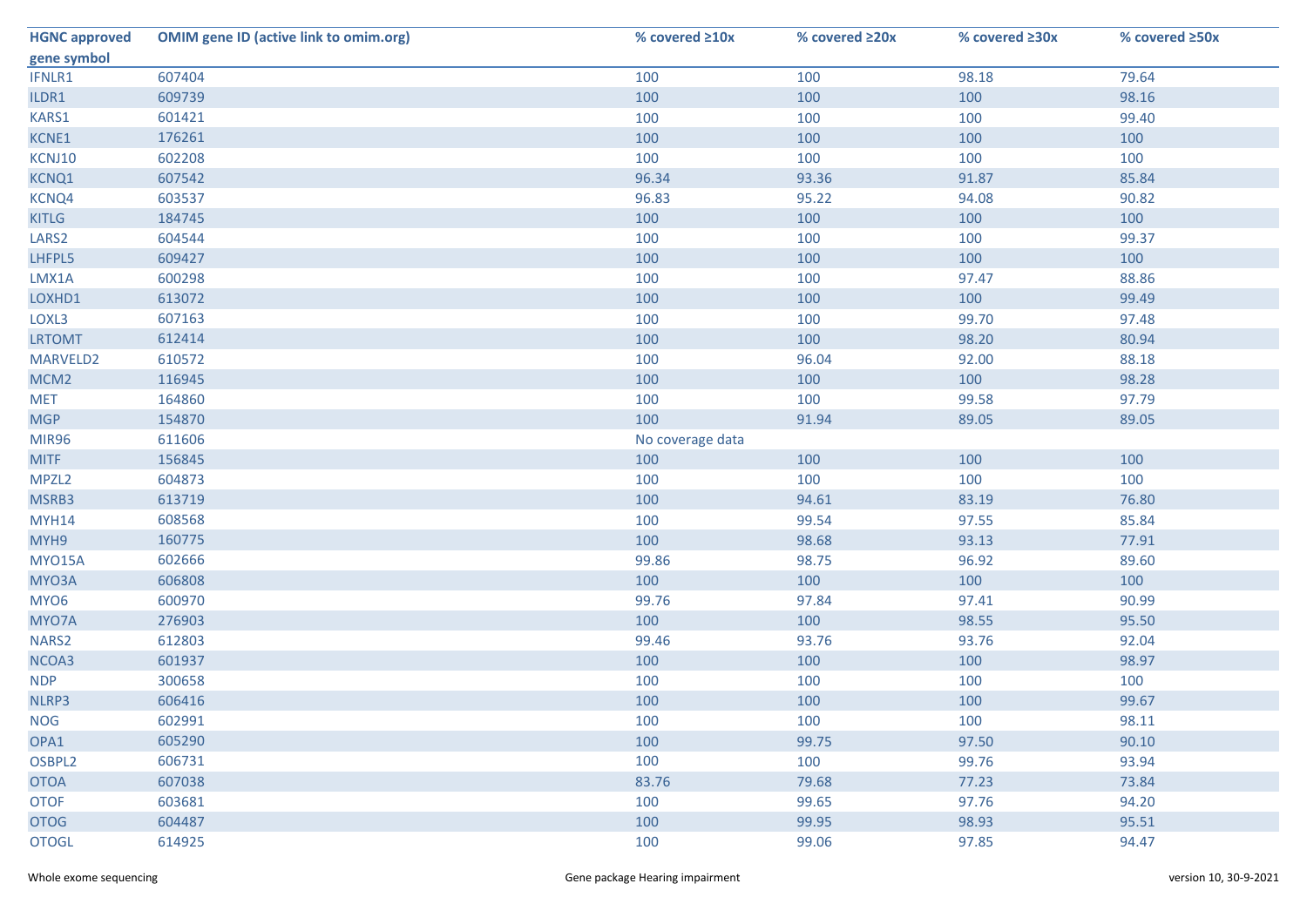| <b>HGNC approved</b> | <b>OMIM gene ID (active link to omim.org)</b> | % covered ≥10x | % covered ≥20x | % covered ≥30x | % covered ≥50x |
|----------------------|-----------------------------------------------|----------------|----------------|----------------|----------------|
| gene symbol          |                                               |                |                |                |                |
| P2RX2                | 600844                                        | 100            | 97.78          | 92.84          | 80.22          |
| PAX3                 | 606597                                        | 100            | 100            | 100            | 92.55          |
| PCDH15               | 605514                                        | 100            | 100            | 99.60          | 98.53          |
| PDE1C                | 602987                                        | 100            | 100            | 99.48          | 96.15          |
| PDZD7                | 612971                                        | 100            | 100            | 100            | 96.27          |
| <b>PET100</b>        | 614770                                        | 100            | 100            | 100            | 100            |
| PEX1                 | 602136                                        | 100            | 99.27          | 96.71          | 92.61          |
| <b>PEX26</b>         | 608666                                        | 100            | 100            | 100            | 97.05          |
| PEX6                 | 601498                                        | 100            | 99.44          | 96.19          | 88.40          |
| <b>PISD</b>          | 612770                                        | 100            | 100            | 100            | 88.90          |
| <b>PJVK</b>          | 610219                                        | 100            | 100            | 100            | 100            |
| PLOD3                | 603066                                        | 100            | 96.13          | 94.04          | 80.47          |
| PLS1                 | 602734                                        | 100            | 100            | 99.77          | 97.19          |
| PNPT1                | 610316                                        | 97.20          | 90.60          | 87.35          | 81.87          |
| POLD1                | 174761                                        | 100            | 100            | 98.47          | 91.25          |
| POLR1C               | 610060                                        | 100            | 100            | 100            | 98.36          |
| POLR1D               | 613715                                        | 100            | 100            | 100            | 89.52          |
| POU3F4               | 300039                                        | 100            | 100            | 100            | 100            |
| POU4F3               | 602460                                        | 100            | 100            | 100            | 100            |
| PPIP5K2              | 611648                                        | 99.91          | 99.00          | 97.38          | 90.81          |
| <b>PRKCB</b>         | 176970                                        | 100            | 100            | 100            | 98.96          |
| PRPS1                | 311850                                        | 100            | 100            | 100            | 98.76          |
| PSIP1                | 603620                                        | 100            | 98.68          | 92.14          | 85.32          |
| <b>PTPRQ</b>         | 603317                                        | 98.31          | 97.73          | 96.90          | 94.46          |
| PTRH2                | 608625                                        | 100            | 100            | 100            | 100            |
| RAI1                 | 607642                                        | 100            | 100            | 100            | 98.89          |
| <b>RDX</b>           | 179410                                        | 100            | 92.26          | 92.26          | 89.62          |
| <b>REST</b>          | 600571                                        | 100            | 100            | 100            | 100            |
| RIPOR2               | 611410                                        | 100            | 100            | 100            | 97.19          |
| ROR1                 | 602336                                        | 96.29          | 96.29          | 96.29          | 95.49          |
| S1PR2                | 605111                                        | 100            | 100            | 100            | 100            |
| SCD <sub>5</sub>     | 608370                                        | 100            | 100            | 100            | 99.76          |
| SERPINB6             | 173321                                        | 100            | 100            | 100            | 100            |
| SIX1                 | 601205                                        | 100            | 100            | 100            | 95.85          |
| SIX5                 | 600963                                        | 99.87          | 91.83          | 80.15          | 58.39          |
| <b>SLC12A1</b>       | 600839                                        | 100            | 100            | 99.07          | 95.62          |
| <b>SLC12A2</b>       | 600840                                        | 99.09          | 96.91          | 95.26          | 89.45          |
| <b>SLC17A8</b>       | 607557                                        | 100            | 100            | 100            | 99.68          |
| <b>SLC19A2</b>       | 603941                                        | 100            | 100            | 100            | 93.57          |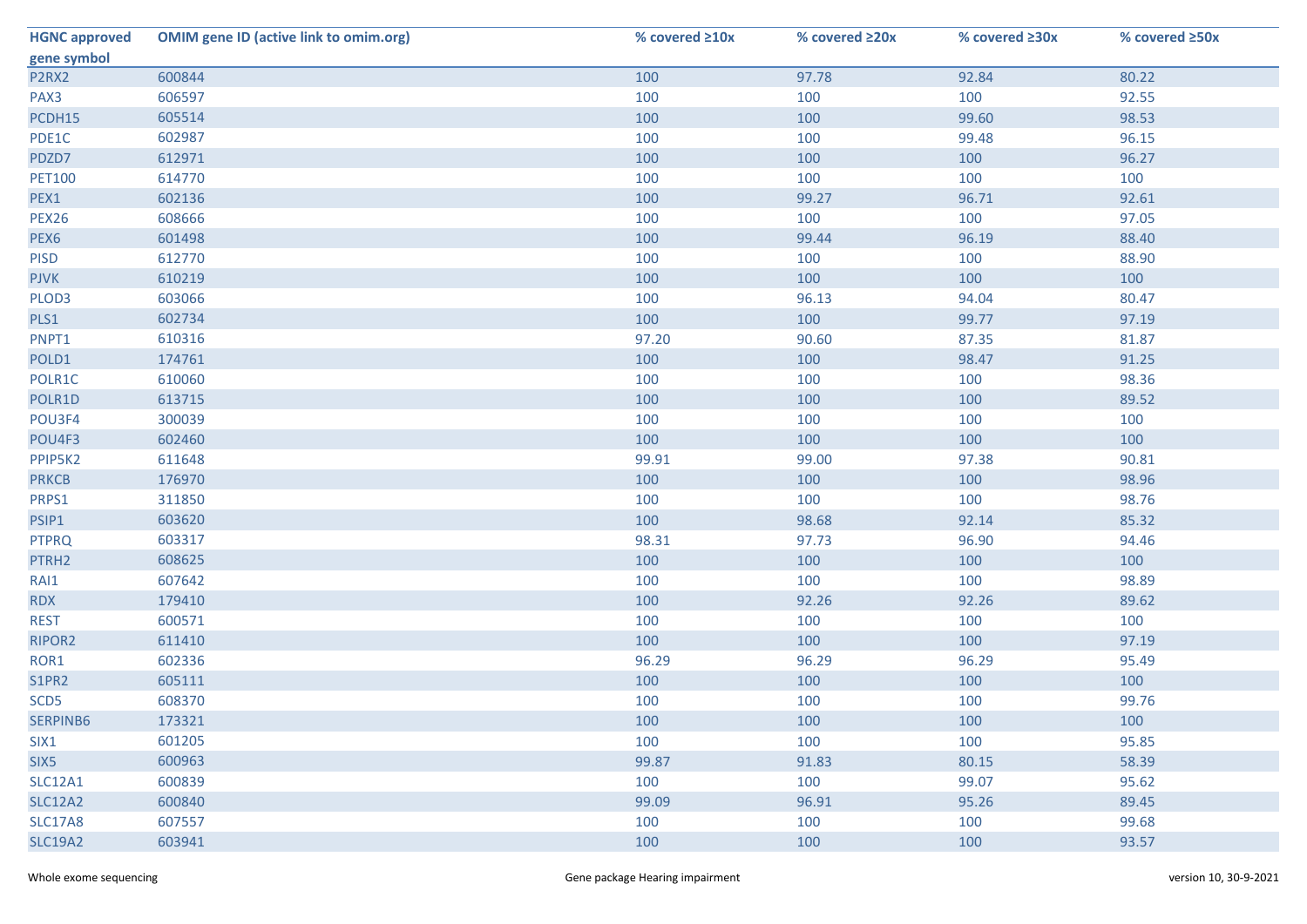| <b>HGNC approved</b> | <b>OMIM gene ID (active link to omim.org)</b> | % covered ≥10x | % covered ≥20x | % covered ≥30x | % covered ≥50x |
|----------------------|-----------------------------------------------|----------------|----------------|----------------|----------------|
| gene symbol          |                                               |                |                |                |                |
| <b>SLC22A4</b>       | 604190                                        | 100            | 100            | 99.97          | 96.87          |
| <b>SLC26A4</b>       | 605646                                        | 100            | 100            | 100            | 99.22          |
| <b>SLC26A5</b>       | 604943                                        | 100            | 100            | 100            | 97.40          |
| <b>SLC29A3</b>       | 612373                                        | 100            | 97.60          | 97.60          | 97.60          |
| SLC33A1              | 603690                                        | 100            | 100            | 100            | 98.25          |
| <b>SLC44A4</b>       | 606107                                        | 100            | 100            | 98.14          | 84.43          |
| SLC52A2              | 607882                                        | 100            | 100            | 100            | 100            |
| <b>SLC52A3</b>       | 613350                                        | 100            | 100            | 99.60          | 96.91          |
| SLITRK6              | 609681                                        | 100            | 100            | 100            | 100            |
| <b>SMPX</b>          | 300226                                        | 100            | 100            | 100            | 92.90          |
| SNAI2                | 602150                                        | 100            | 100            | 100            | 97.45          |
| <b>SOX10</b>         | 602229                                        | 100            | 100            | 98.32          | 91.53          |
| SPATA5               | 613940                                        | 100            | 100            | 100            | 98.88          |
| SPNS2                | 612584                                        | 95.18          | 91.94          | 87.60          | 77.53          |
| <b>STRC</b>          | 606440                                        | 57.06          | 46.77          | 42.50          | 38.25          |
| SYNE4                | 615535                                        | 100            | 94.06          | 89.78          | 71.15          |
| <b>TBC1D24</b>       | 613577                                        | 100            | 100            | 99.45          | 96.51          |
| TBL1Y                | 400033                                        | 100            | 100            | 100            | 100            |
| TCOF1                | 606847                                        | 100            | 99.42          | 96.89          | 87.48          |
| <b>TECTA</b>         | 602574                                        | 100            | 100            | 100            | 98.74          |
| TFAP2A               | 107580                                        | 100            | 100            | 100            | 94.92          |
| THOC1                | 606930                                        | 100            | 93.64          | 93.64          | 93.10          |
| TIMM8A               | 300356                                        | 100            | 100            | 100            | 90.18          |
| TJP2                 | 607709                                        | 100            | 100            | 100            | 99.04          |
| TMC1                 | 606706                                        | 100            | 98.79          | 97.13          | 90.07          |
| TMEM132E             | 616178                                        | 100            | 100            | 99.32          | 93.15          |
| <b>TMIE</b>          | 607237                                        | 99.45          | 80.38          | 59.95          | 56.20          |
| <b>TMPRSS3</b>       | 605511                                        | 100            | 100            | 98.63          | 90.45          |
| TMTC2                | 615856                                        | 100            | 100            | 98.65          | 96.25          |
| <b>TNC</b>           | 187380                                        | 100            | 100            | 100            | 100            |
| <b>TPRN</b>          | 613354                                        | 86.38          | 72.46          | 63.74          | 61.68          |
| <b>TRIOBP</b>        | 609761                                        | 99.97          | 98.79          | 95.74          | 88.59          |
| <b>TRRAP</b>         | 603015                                        | 99.83          | 99.70          | 99.46          | 97.01          |
| TSHZ1                | 614427                                        | 98.17          | 98.17          | 98.17          | 98.17          |
| <b>TSPEAR</b>        | 612920                                        | 100            | 100            | 99.64          | 93.08          |
| TUBB4B               | 602660                                        | 100            | 100            | 100            | 98.48          |
| <b>TWNK</b>          | 606075                                        | 100            | 100            | 100            | 100            |
| <b>TYR</b>           | 606933                                        | 100            | 100            | 100            | 99.76          |
| USH1C                | 605242                                        | 100            | 100            | 100            | 95.40          |